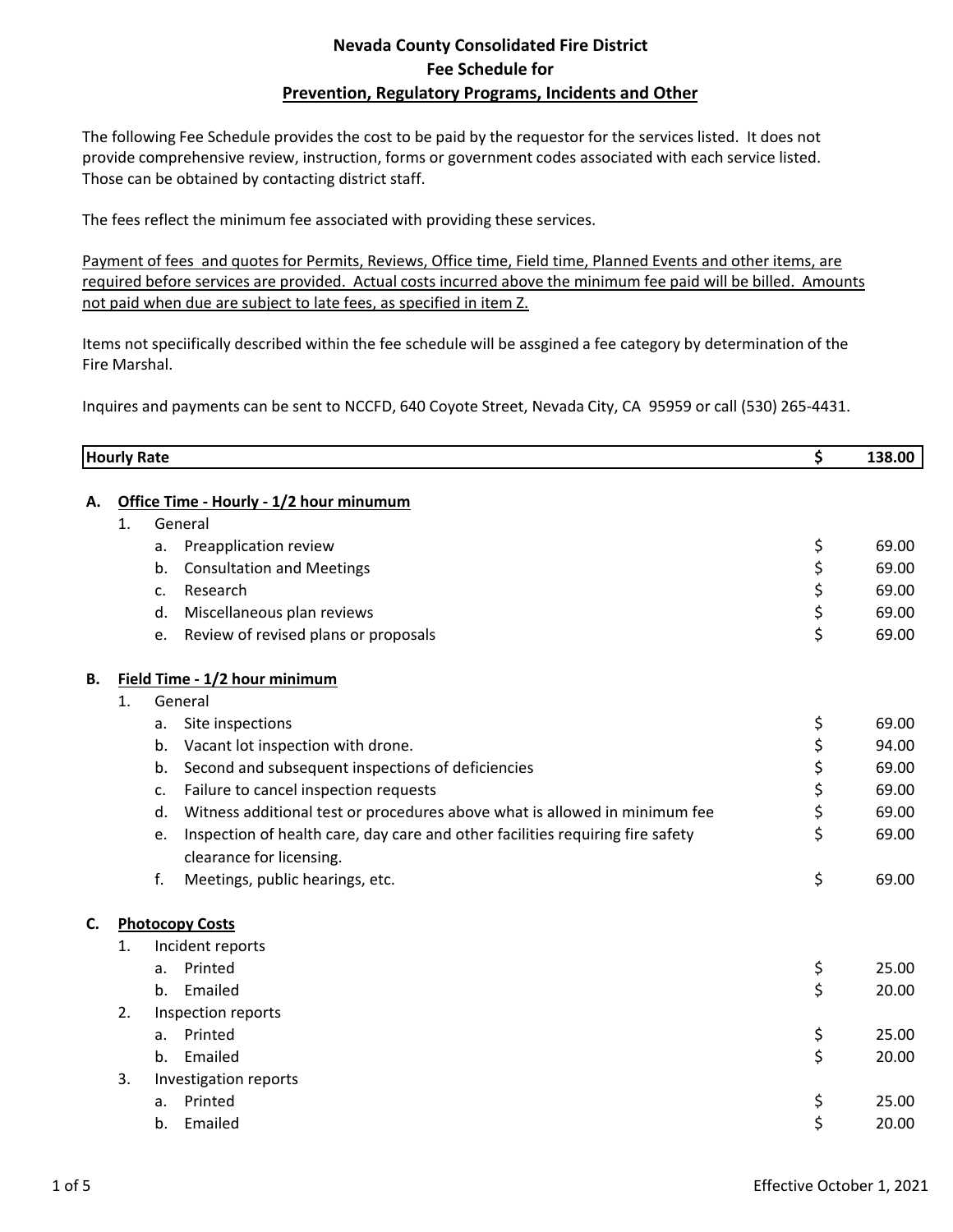## **Nevada County Consolidated Fire District Fee Schedule for Prevention, Regulatory Programs, Incidents and Other**

|    | 4.  | Digital Photographs - emailed                                                                |        |        |
|----|-----|----------------------------------------------------------------------------------------------|--------|--------|
|    |     | a. Up to 20                                                                                  | \$     | 20.00  |
|    |     | b. Over 20, each additional                                                                  | \$     | 0.50   |
|    | 5.  | CD - Photo or video                                                                          |        | 25.00  |
|    | 6.  | Thumb drive                                                                                  | \$\$\$ | 30.00  |
|    | 7.  | Photocopies (per page)                                                                       |        | 0.50   |
|    | 8.  | Scans - Actual time spent scanning and sending.<br>Minimum                                   | \$     | 5.00   |
| D. |     | Operation Permits (Deposit / Minimum fee - additional charges may apply)                     |        |        |
|    | 1.  | <b>Aviation Fees</b>                                                                         | \$     | 207.00 |
|    |     | (Aircraft servicing, repair and aircraft fuel-servicing vehicles)                            |        |        |
|    | 2.  | Aviation Fees in excess of #1 - hourly, 1/2 hour minimum                                     |        |        |
|    | 3.  | Cannabis operations                                                                          | \$     | 207.00 |
|    | 4.  | Compressed gas                                                                               |        |        |
|    |     | Storage and use, including fixed installation of medical gas<br>а.                           | \$     | 138.00 |
|    |     | Medical gas system - new installation; code compliance review and<br>b.<br>site inspections. | \$     | 207.00 |
|    | 5.  | Cryogens                                                                                     | \$     | 138.00 |
|    | 6.  | Dust producing operations, including woodworking and cabinet shops                           | \$     | 138.00 |
|    | 7.  | Explosives and blasting agents                                                               | \$     | 138.00 |
|    | 8.  | Fireworks                                                                                    | \$     | 345.00 |
|    | 9.  | Flammable/combustible liquids<br>(for underground tanks, see section E)                      |        |        |
|    |     | Storage cabinet, each location<br>a.                                                         | \$     | 138.00 |
|    |     | Storage rooms<br>b.                                                                          | \$     | 207.00 |
|    |     | Inside storage<br>c.                                                                         | \$     | 138.00 |
|    |     | Outside storage<br>d.                                                                        | \$     | 138.00 |
|    |     | Dispense<br>e.                                                                               | \$     | 207.00 |
|    |     | f.<br>Install or repair equipment                                                            | \$     | 345.00 |
|    | 10. | Fumigation or thermal insecticidal fogging                                                   | \$     | 69.00  |
|    | 11. | Repair Garages and Motor Fuel Dispensing Facilities                                          | \$     | 207.00 |
|    | 12. | Hazardous materials                                                                          | \$     | 276.00 |
|    | 13. | Hazardous production materials                                                               | \$     | 276.00 |
|    | 14. | High piled combustible storage                                                               | \$     | 276.00 |
|    | 15. | Liquefied petroleum gas                                                                      |        |        |
|    |     | Dispense<br>а.                                                                               | \$     | 138.00 |
|    |     | Install tank less than 2,000 gallon water capacity<br>b.                                     | \$     | 138.00 |
|    |     | Install tank more than 2,000 gallon water capacity<br>c.                                     | \$     | 207.00 |
|    |     | Underground residential tank<br>d.                                                           | \$     | 207.00 |
|    |     | Underground commerical tank<br>e.                                                            | \$     | 414.00 |
|    | 16. | Lumber Yard                                                                                  | \$     | 207.00 |
|    | 17. | <b>Mobile Food Preparation Vehicles</b>                                                      |        |        |
|    | 18. | Ovens, industrial baking or drying                                                           | \$     | 276.00 |
|    | 19. | Place of assembly                                                                            |        |        |
|    |     | Occupancy by 50 to 99 persons<br>а.                                                          | \$     | 138.00 |
|    |     | Occupancy by 100 to 299 persons<br>b.                                                        | \$     | 207.00 |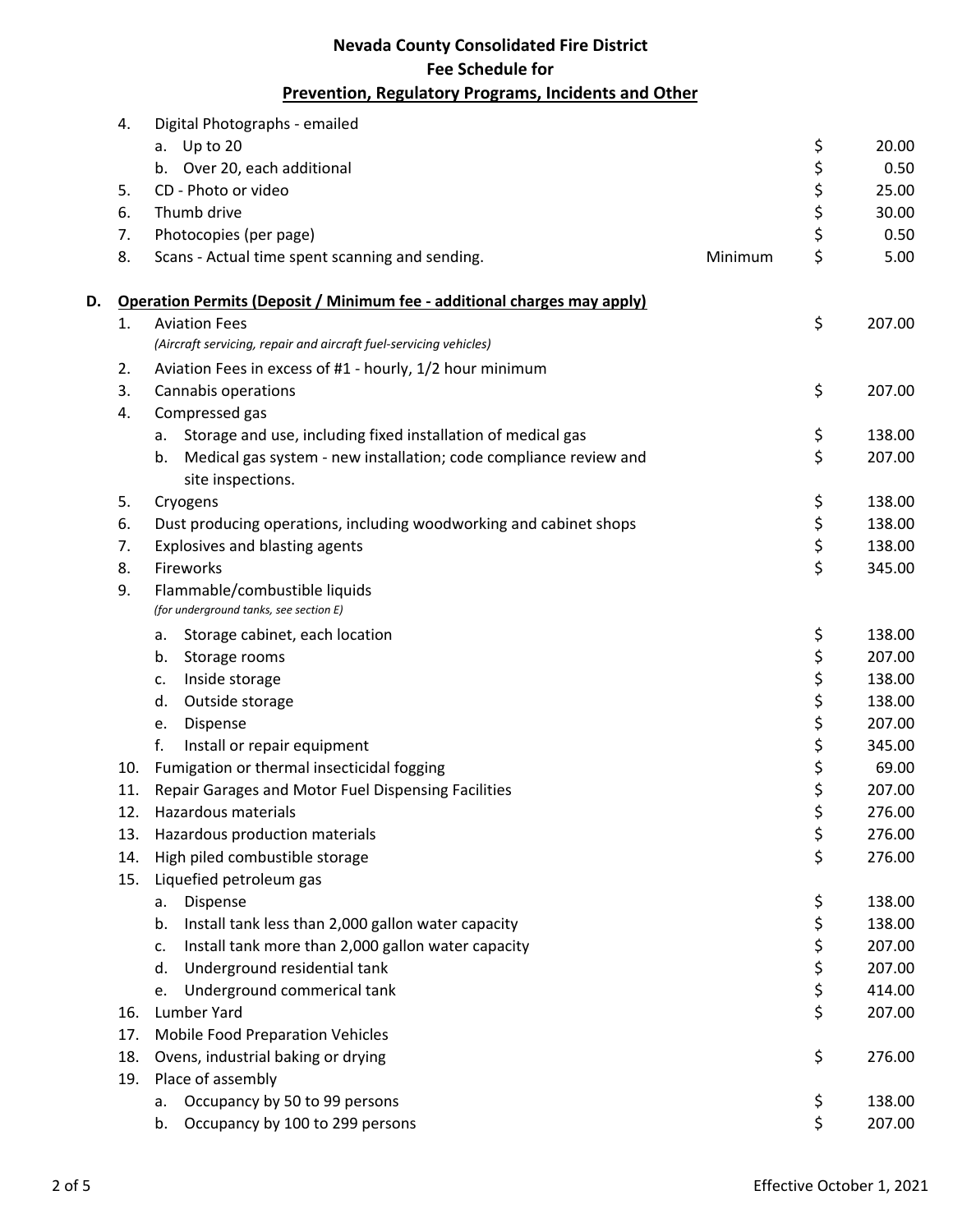|    |     | <b>Nevada County Consolidated Fire District</b>                                                      |    |          |  |  |  |
|----|-----|------------------------------------------------------------------------------------------------------|----|----------|--|--|--|
|    |     | <b>Fee Schedule for</b>                                                                              |    |          |  |  |  |
|    |     | <b>Prevention, Regulatory Programs, Incidents and Other</b>                                          |    |          |  |  |  |
|    |     |                                                                                                      |    |          |  |  |  |
|    |     | Occupancy of more than 300 persons<br>$\mathsf{C}$ .                                                 | \$ | 276.00   |  |  |  |
|    | 20. | Spray painting                                                                                       |    |          |  |  |  |
|    |     | Spray booths and spray areas<br>а.                                                                   | \$ | 138.00   |  |  |  |
|    |     | Code compliance review and testing of fire suppression system<br>b.                                  | \$ | 345.00   |  |  |  |
|    | 21. | Tents, canopies, and temporary membrane support structures                                           | \$ | 207.00   |  |  |  |
|    | 22. | <b>Waste Handling</b>                                                                                |    |          |  |  |  |
|    | 23. | Welding or cutting operations in any occupancy                                                       | \$ | 138.00   |  |  |  |
|    | 24. | Miscellaneous Permits, 1 hour minimum                                                                | \$ | 138.00   |  |  |  |
|    | 25. | Multiple permit discount (each after 1st permit)                                                     | \$ | (69.00)  |  |  |  |
|    |     | Discount applies for mutliple inspections at same location at same time.                             |    |          |  |  |  |
| E. |     | Operation Permits (Deposit / Minimum Fee - applied to hourly charge)                                 |    |          |  |  |  |
|    | 1.  | Flammable/Combustible liquids                                                                        |    |          |  |  |  |
|    |     | Installation of underground tanks<br>a.                                                              |    |          |  |  |  |
|    |     | 1. Base fee (single tank)                                                                            | \$ | 414.00   |  |  |  |
|    |     | 2. Fee for each additional tank                                                                      | \$ | 69.00    |  |  |  |
|    |     | Removal of underground tanks<br>b.                                                                   |    |          |  |  |  |
|    |     | 1. Base fee (single tank)                                                                            | \$ | 276.00   |  |  |  |
|    |     | 2. Fee for each additional tank                                                                      | \$ | 69.00    |  |  |  |
|    | 2.  | <b>Auxiliary Power Equipment</b>                                                                     |    |          |  |  |  |
|    |     | Residential<br>а.                                                                                    | \$ | 69.00    |  |  |  |
|    |     | <b>Business</b><br>b.                                                                                | \$ | 207.00   |  |  |  |
|    | 3.  | Expediated services outside normal business hours - double the normal rate.                          |    |          |  |  |  |
|    |     |                                                                                                      |    |          |  |  |  |
| F. |     | <b>Building Plan and Occupancy Review (Deposit / Minimum Fee - applied to hourly charges)</b>        |    |          |  |  |  |
|    | 1.  | New building construction                                                                            |    |          |  |  |  |
|    |     | 1 to 2,499 square feet<br>a.                                                                         | \$ | 276.00   |  |  |  |
|    |     | 2,500 to 4,999 square feet<br>b.                                                                     | \$ | 621.00   |  |  |  |
|    |     | 5,000 to 9,999 square feet<br>c,                                                                     | \$ | 2,484.00 |  |  |  |
|    |     | 10,000 to 24,999 square feet<br>d.                                                                   | \$ | 2,898.00 |  |  |  |
|    |     | 25,000 to 39,999 square feet<br>e.                                                                   | \$ | 5,382.00 |  |  |  |
|    |     | f.<br>40,000 square feet or more                                                                     | \$ | 6,624.00 |  |  |  |
|    | 2.  | Tenant improvements                                                                                  |    |          |  |  |  |
|    |     | 1 to 2,499 square feet<br>а.                                                                         | \$ | 276.00   |  |  |  |
|    |     | 2,500 to 4,999 square feet<br>b.                                                                     | \$ | 414.00   |  |  |  |
|    |     | 5,000 to 9,999 square feet<br>c.                                                                     | \$ | 828.00   |  |  |  |
|    |     | 10,000 to 24,999 square feet<br>d.                                                                   | \$ | 1,932.00 |  |  |  |
|    |     | 25,000 to 39,999 square feet<br>e.                                                                   | \$ | 3,588.00 |  |  |  |
|    |     | f.<br>40,000 square feet or more                                                                     | \$ | 4,416.00 |  |  |  |
|    | 3.  | Outside Service - Cost plus 10% and inspection fees                                                  |    |          |  |  |  |
|    |     | (discretion of the Fire Marshal)                                                                     |    |          |  |  |  |
|    | 4.  | Expedited services outside of normal business hours - double the normal rate.                        |    |          |  |  |  |
| G. |     | Fire Suppression and Detection System Review (Deposit Fee / Minimum Fee - applied to hourly charge). |    |          |  |  |  |
|    | 1.  | Fire alarm systems                                                                                   |    |          |  |  |  |
|    |     | Automatic or manual<br>a.                                                                            | \$ | 276.00   |  |  |  |
|    |     | Fire sprinkler monitoring<br>b.                                                                      | \$ | 138.00   |  |  |  |
|    |     | Tenant improvement of 999 square feet or less<br>c.                                                  | \$ | 69.00    |  |  |  |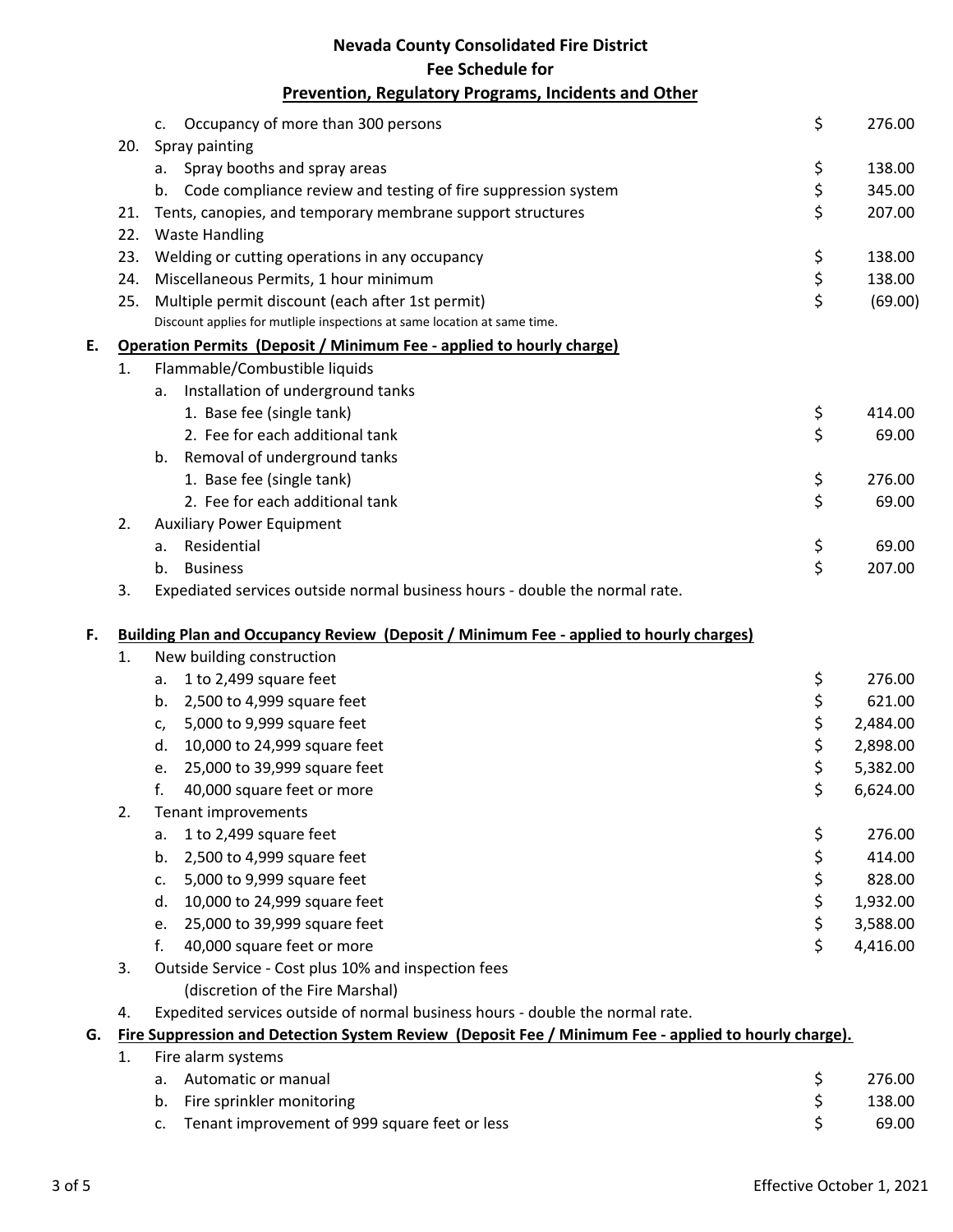|                                                      |              | <b>Nevada County Consolidated Fire District</b>                           |                    |                    |  |  |  |
|------------------------------------------------------|--------------|---------------------------------------------------------------------------|--------------------|--------------------|--|--|--|
|                                                      |              | <b>Fee Schedule for</b>                                                   |                    |                    |  |  |  |
|                                                      |              | <b>Prevention, Regulatory Programs, Incidents and Other</b>               |                    |                    |  |  |  |
|                                                      |              | Tenant improvement of more than 1,000 square feet<br>d.                   | \$                 | 138.00             |  |  |  |
|                                                      | 2.           | Fire hydrant system, on-site                                              | \$                 | 414.00             |  |  |  |
|                                                      | 3.           | On-site water storage systems                                             | \$                 | 207.00             |  |  |  |
|                                                      | 4.           | Fire sprinkler systems                                                    |                    |                    |  |  |  |
|                                                      |              | a. New construction                                                       |                    |                    |  |  |  |
|                                                      |              | 1. Less than 49 fire sprinkler heads                                      | \$                 | 690.00             |  |  |  |
|                                                      |              | 2. 50 to 99 fire sprinkler heads                                          | \$                 | 828.00             |  |  |  |
|                                                      |              | 3. More than 100 fire sprinkler heads                                     | \$                 | 966.00             |  |  |  |
|                                                      |              | Tenant improvement<br>b.                                                  |                    |                    |  |  |  |
|                                                      |              | 1. 1 to 999 square feet                                                   | \$                 | 138.00             |  |  |  |
|                                                      |              | 2. More than 1,000 square feet                                            | \$                 | 276.00             |  |  |  |
|                                                      | 5.           | Hood and duct fire suppression system                                     | \$                 | 414.00             |  |  |  |
|                                                      |              |                                                                           |                    |                    |  |  |  |
| Н.                                                   |              | <b>Land Use Review (Deposit / Minimum Fee- applied to hourly charges)</b> |                    |                    |  |  |  |
|                                                      | 1.           | 2nd Dwelling/Accessory Dwelling Unit                                      | \$                 | 345.00             |  |  |  |
|                                                      | 2.           | Subdivisions                                                              |                    |                    |  |  |  |
|                                                      |              | 1 or 2 newly created parcels<br>a.                                        | \$                 | 276.00             |  |  |  |
|                                                      |              | 3 or 4 newly created parcels<br>b.                                        | \$                 | 345.00             |  |  |  |
|                                                      |              | 5 to 9 newly created parcels<br>c.                                        | \$<br>\$           | 414.00             |  |  |  |
|                                                      | 3.           | 10 or more newly created parcels<br>d.                                    |                    | 621.00             |  |  |  |
|                                                      |              | Temporary roadside business                                               |                    | 138.00             |  |  |  |
|                                                      |              | Enclosed area, single use<br>а.                                           | \$                 |                    |  |  |  |
|                                                      |              | Enclosed area, multiple use<br>b.                                         | \$                 | 207.00<br>69.00    |  |  |  |
|                                                      | 4.<br>5.     | Use Permit                                                                | \$<br>\$           | 69.00              |  |  |  |
|                                                      | 6.           | Site plan review<br>Cannibas Administrative Development Permit            | \$                 | 276.00             |  |  |  |
|                                                      |              |                                                                           |                    |                    |  |  |  |
| I.                                                   |              | <b>Incidents</b>                                                          |                    |                    |  |  |  |
| Bill by Fire Recovery at their published rates<br>1. |              |                                                                           |                    |                    |  |  |  |
|                                                      | 2.           | OES incident response - Per CFAA guidelines and prevailing rates          |                    |                    |  |  |  |
|                                                      | 3.           | Investigation (hourly)                                                    |                    | <b>Actual Cost</b> |  |  |  |
|                                                      |              |                                                                           |                    |                    |  |  |  |
| J.                                                   |              | <b>Equipment Hourly - Quoted upon request</b>                             |                    |                    |  |  |  |
|                                                      | 1.           | Engine Company - Planned Events - (includes staffing)                     |                    |                    |  |  |  |
|                                                      | 2.           | Water Tender - Planned Events (includes staffing)                         |                    |                    |  |  |  |
|                                                      | 3.           | <b>Drone Surveillance</b>                                                 |                    |                    |  |  |  |
| Κ.                                                   |              | <b>Staffing - Planned Events</b>                                          |                    |                    |  |  |  |
|                                                      | 1.           | Quoted upon request                                                       |                    |                    |  |  |  |
| Υ.                                                   | <b>Other</b> |                                                                           |                    |                    |  |  |  |
|                                                      | 1.           |                                                                           | <b>Actual Cost</b> |                    |  |  |  |
|                                                      | 2.           | Legal Appearance<br>Mechanic Shop Rate (hourly)                           | \$                 | 100.00             |  |  |  |
|                                                      | 3.           | Administrative (hourly)                                                   | \$                 | 80.00              |  |  |  |
|                                                      | 4.           | Credit card convenience fee paid directly to processor- the greater of:   |                    | \$3.00 or 2.65%    |  |  |  |
|                                                      | 5.           | Other activities                                                          |                    | <b>Actual Cost</b> |  |  |  |
|                                                      |              |                                                                           |                    |                    |  |  |  |